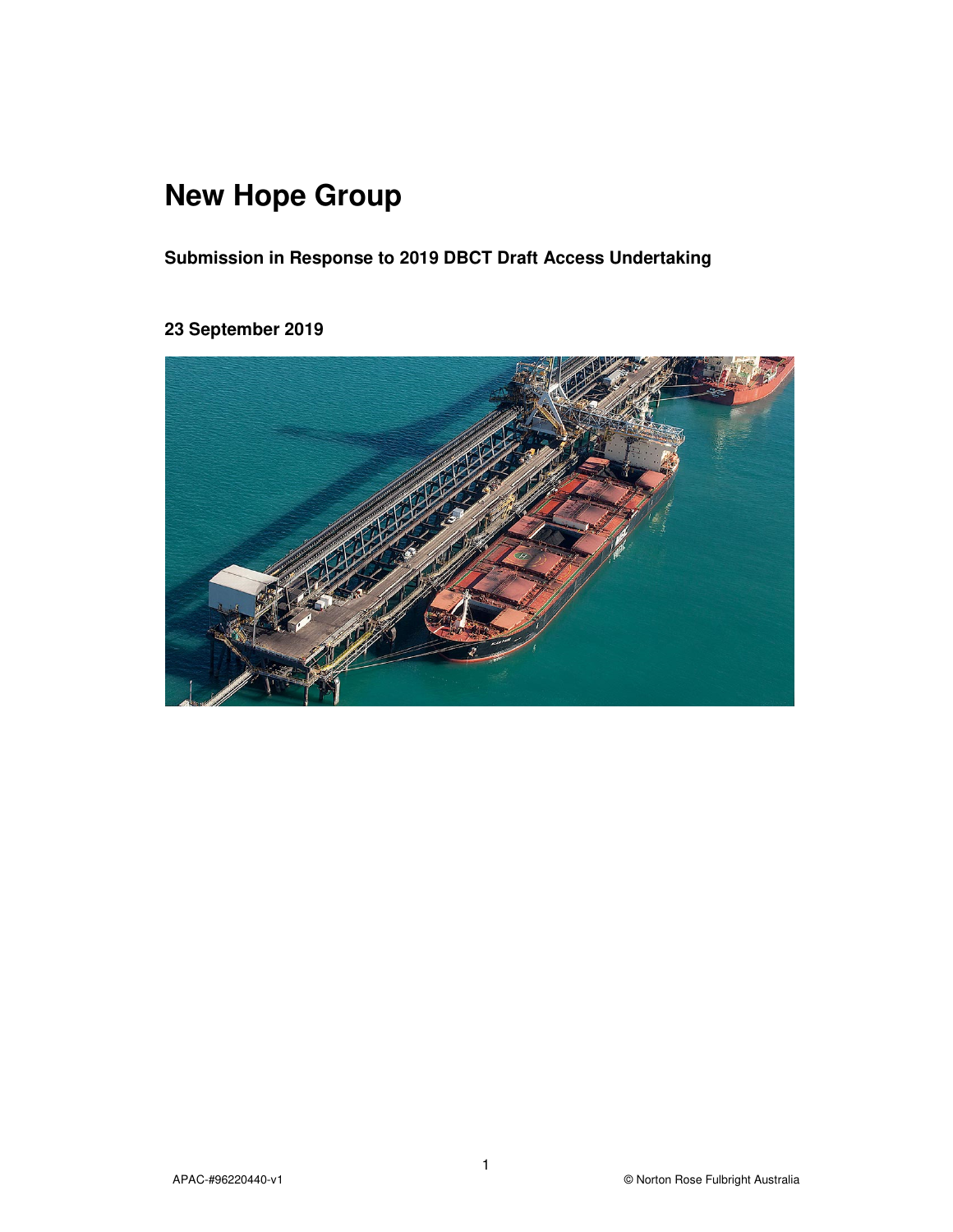## **1 Introduction**

This submission has been prepared by New Hope Group (**New Hope**). New Hope thanks the Queensland Competition Authority (**QCA**) for the opportunity to provide comments on the draft access undertaking prepared by Dalrymple Bay Coal Terminal Management (**DBCT Management**) for the regulatory period beginning 1 July 2021 (**Draft DAU**).

This submission sets out the views of New Hope on the Draft DAU, and its responses to the staff questions published by the QCA on 23 August 2019 (**QCA Staff Questions**).

New Hope is eager to assist the QCA in its consideration of the Draft DAU, and would be willing to meet with the QCA or other stakeholders to discuss any of the matters set out in this submission.

# **2 Executive summary**

In summary, New Hope is of the view that the QCA should not approve the Draft DAU. In particular, New Hope considers that the draft DAU is inappropriate having regard to the factors set out in section 138(2) of the Queensland Competition Authority Act 1997 (Qld) (**QCA Act**) because:

- (1) The proposed negotiate/arbitrate model is fundamentally inappropriate and will not result in improved efficiencies at the Terminal;
- (2) Pricing should be determined by the QCA using a building blocks based reference tariff methodology; and
- (3) The non-price terms of the 2019 DAU are inappropriate and create inequities between users.

New Hope is particularly concerned that the proposed negotiate/arbitrate model unfairly differentiates between larger and smaller users of the Terminal – particularly where access seekers who are developing new projects tend to be smaller scale users. As this submission demonstrates, this unfair differentiation occurs:

- (1) in the proposed build up of the 'base tariff' along with the additional tariffs, as the 'additional tariffs' are attributable to coal handling methodologies that are more commonly required by smaller users of the Terminal and less commonly used by the largest users of the Terminal – and therefore smaller users are likely to pay higher tariffs:
- (2) in the significant informational asymmetry access seekers will encounter when negotiating terms of access and tariffs; and
- (3) in the heightened impact that the costs of protracted bilateral negotiations and arbitrations will have on smaller users and access seekers who are developing projects (and are unlikely to have the same economic resources available as larger users).

New Hope considers that each of these harms are specifically created by the proposed negotiate/arbitrate model and do not exist under the existing regulatory regime adopted by the QCA in which the QCA determines a reference tariff. As such, New Hope considers that the 2019 DAU as proposed by DBCT Management is inappropriate and should not be approved by the QCA.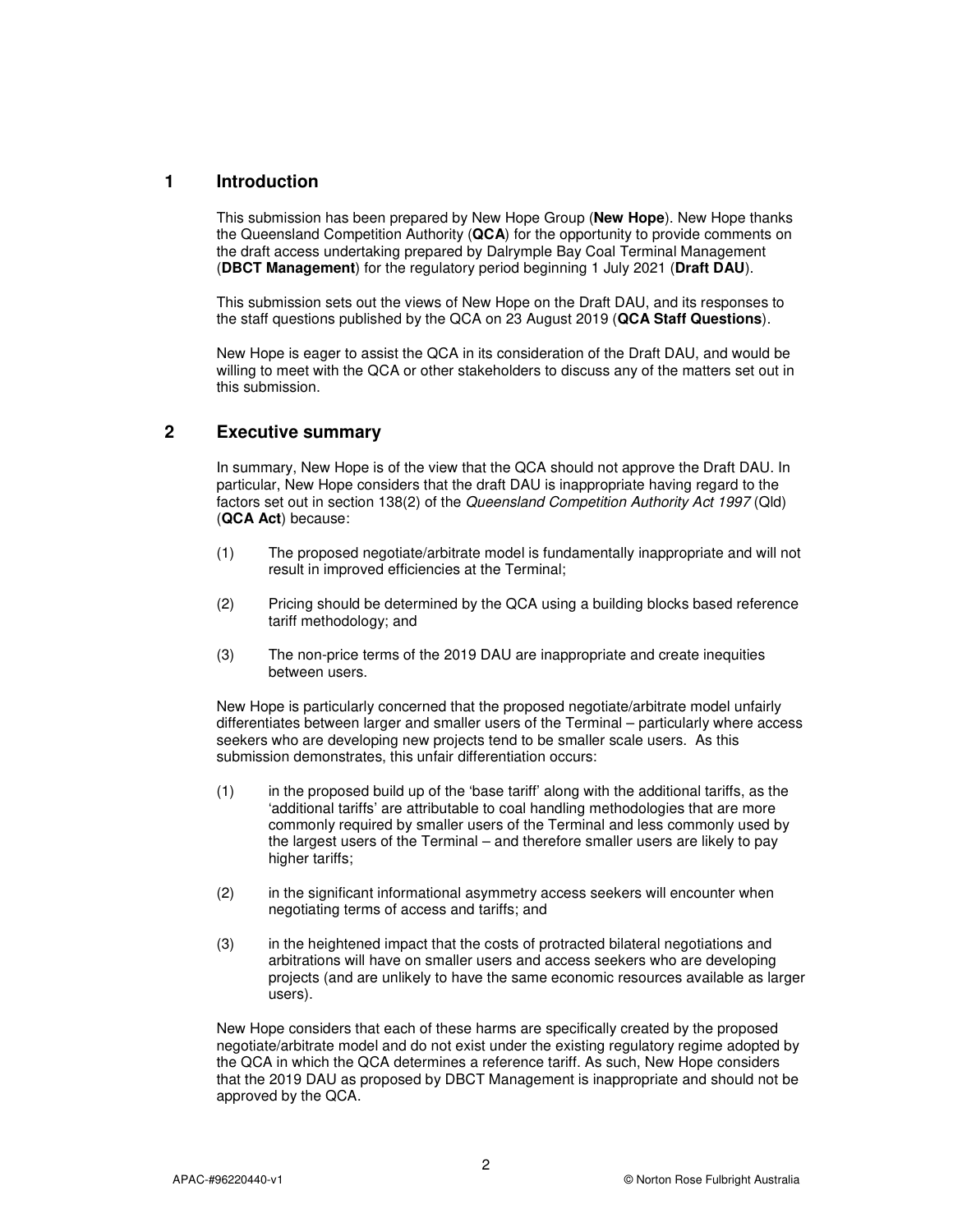# **3 New Hope**

New Hope Corporation Limited is a majority Australian owned and operated diversified energy company which has been based in South East Queensland for more than 60 years. A subsidiary of New Hope is New Lenton Coal Pty Ltd which is a participant in the Lenton Joint Venture (**LJV**). The Lenton joint venture participants are New Lenton Coal Pty Ltd (90%) and MPC Lenton Pty Ltd (10%) (**MPC**) which is a Formosa Plastics Group (**FPG**) subsidiary. The LJV is seeking to develop an open cut coal resource located within the northern part of the Bowen Basin. The project consists for the most part of the Rangal coal measures, namely the Leichhardt and Vermont seams. There is an existing mining lease on the project, ML70337, which was granted in 2008, with three additional exploration permits for coal extending beyond the mining lease boundary. The Environmental Authority associated with ML70337, allows for mining of up to 2.0 million tonnes per annum (Mtpa) of coal.



# **4 Responses to QCA questions**

### 4.1 *QCA Question 1*

*Do stakeholders consider the scope of the competition problem identified in the declaration review as a relevant factor in assessing the 2019 DAU?* 

New Hope submits that the QCA clearly differentiates between the process for declaring a service pursuant to the QCA Act, and the process for developing an undertaking. There is nothing in the QCA Act which supports DBCT Management's assertion that regulation should be 'proportional' to the competition problem identified through the declaration review process.

Further, New Hope notes that:

- (1) The declaration review process for the service at the Terminal has not been finalised, such that it is inappropriate to be determining the scope of regulation under the Draft DAU by reference to a process that is not yet finalised and in which the QCA has not made a final decision.
- (2) DBCT Management's assertion that 'the asymmetry in access terms is the only competitive concern identified by the QCA'<sup>1</sup> is not representative of the overall position of competition harm created by the removal of declaration of the Terminal. For example, an assessment of criterion (a) under the QCA Act expressly excludes consideration of the impact that the removal of declaration would have on the market for the service itself. Additionally, there are competitive harms that may arise – but have not been prosecuted fully in the context of the declaration review process as the onus is only to demonstrate that declaration would result in a material increase in competition in one dependent market. As such, it is not correct to declare the findings to date in the declaration review process to be a definitive and exhaustive consideration of all of the competitive impacts that would occur if the service was not declared. Instead, it is a thorough consideration of the application of very specific declaration criteria to the service.

1 1

DBCT Management 2019 DAU Submission, [61.4].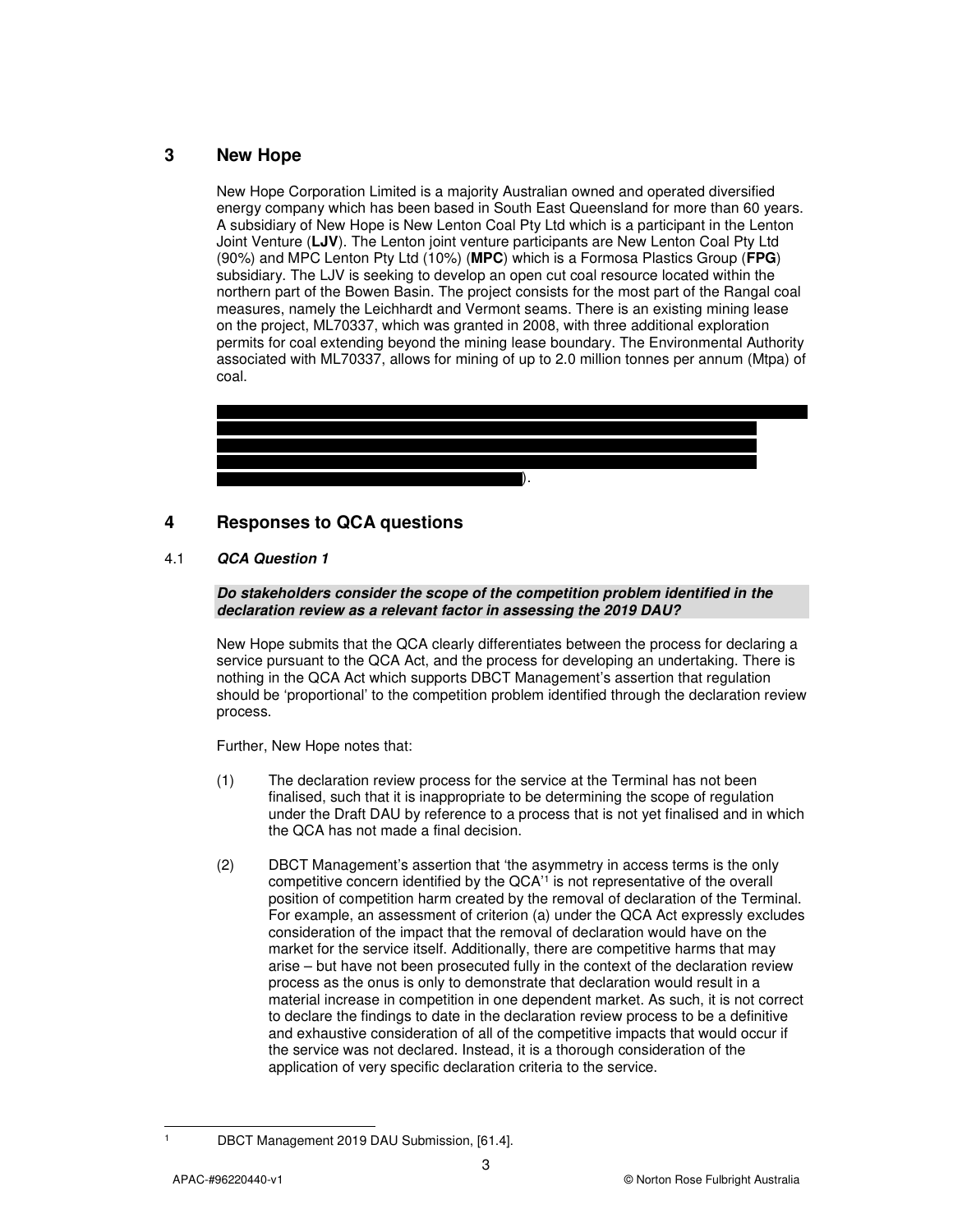- (3) There is nothing express in the QCA Act which suggests that the terms of an access undertaking are required to be proportional to any competitive harm identified through declaration – which is obviously correct given the service at DBCT, the service provided by Aurizon Network and the service provided by Queensland Rail were initially declared by regulation without such consideration.
- (4) As an access seeker (and therefore a 'new user' to use the language adopted by DBCT Management in its submission<sup>2</sup>), New Hope considers that level of competitive harm that it would suffer as an access seeker attempting to enter the market for Terminal capacity and related rail services is significant. DBCT Management is dismissive of the real competitive harm that access seekers would suffer, and DBCT Management's desire to maximise commercial returns should not form the basis of a lessened form of regulation.
- (5) The language of 'new users' is somewhat disingenuous as existing users of the Terminal may require additional access – the protections of the existing user agreements would only extend to existing contracted tonnage. This means that any expanding user who currently holds capacity would become a 'new user' and not have the protection of the existing arrangements.
- (6) To the extent that the QCA's approach to the regulation of the service takes into account the proportionality principle,  $3$  that proportionality principle has always been expressed as customers in similar circumstances should be treated equally (horizontal equity) and individuals in different circumstances should be treated in proportion to their differences (vertical equity).<sup>4</sup> DBCT Management asserting that this principle is intended to take into account competitive harm under a declaration review process does not appear to have any real basis.

#### 4.2 *QCA Question 2*

*DBCT Management's 2019 DAU replaces the prescribed terminal infrastructure charge (TIC) that is in the 2017 access undertaking with a negotiate/arbitrate framework for determining access charges.* 

- (1) *Do stakeholders consider this framework will allow access seekers to obtain access in an effective and timely manner?*
- (2) *Would any additional features be needed to ensure that the negotiate/arbitrate framework could work effectively?*

New Hope strongly considers that the replacement of the prescribed TIC with a negotiate/arbitrate framework for determining access charges will hinder access seekers' in obtaining access in an effective and timely manner.

New Hope notes that DBCT Management's assertions that the QCA Act 'envisaged that an access undertaking would set out the broad terms and conditions upon which access would be provided … that is it was not envisaged that an undertaking would have to be prescriptive as to all the terms and conditions of access'<sup>5</sup> is inconsistent with other parts of the Act. While it is true that the QCA Act does not prescribe the extent of regulation required under an undertaking, section 137(2) of the QCA Act states that an access undertaking for a service may include details of the following:

(a) how charges for access to the service are to be calculated;

 $\frac{1}{2}$ DBCT Management 2019 DAU Submission, [64].

<sup>3</sup> DBCT Management 2019 DAU Submission, [79].

<sup>4</sup> See for example SEQ Long Term Regulatory Framework – Pricing Principles, p 4.

<sup>5</sup> DBCT Management 2019 DAU Submission, [127].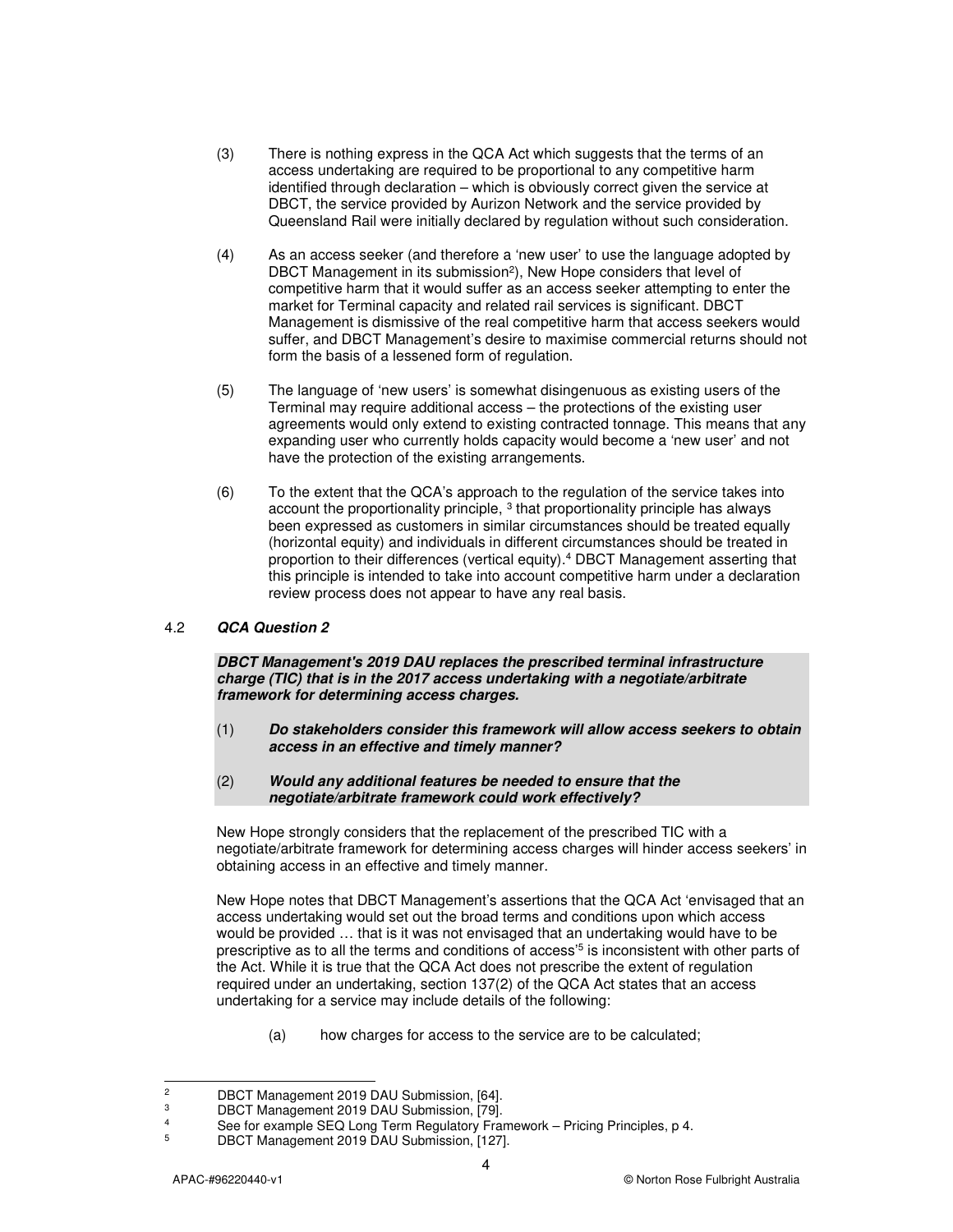- (b) information to be given to access seekers;
- (c) information to be given to the authority or another person;
- (d) an obligation on the owner or operator to comply with decisions of the authority or another person about disputes about matters stated in the undertaking;
- (e) information to be given to the authority about compliance with the undertaking and performance indicators stated in the undertaking;
- (f) time frames for giving information in the conduct of negotiations about access to the service;
- (g) how the spare capacity of the service is to be worked out;
- (h) arrangements for the transfer of all or part of the interest of a user of the service under an access agreement;
- (i) accounting requirements to be satisfied by the owner or operator and a user in relation to the service or separate parts of the service;
- (j) arrangements to be made by the owner or operator to separate the owner's, or operator's, operations concerning the service from other operations of the owner or operator concerning another commercial activity;
- (k) the provision of the service to users otherwise than by the owner or operator to whom the undertaking relates;
- (l) terms relating to extending the facility;
- (m) requirements for the safe operation of the facility;
- (n) how contributions by users to the cost of establishing or maintaining the facility will be taken into account in calculating charges for access to the service;
- (o) provisions to be included in access agreements in relation to the service; and
- (p) the review of the undertaking.

While this list is not intended to set out a list of requirements, it clearly indicates that it is within the ambit of the QCA to consider each of those matters in its consideration of an undertaking and that the QCA is not intended to be constrained to a 'negotiate/arbitrate model' when considering undertakings.

New Hope considers that a negotiate/arbitrate model would result in increased difficulty for new or smaller users in securing access at the Terminal. This is because negotiate/arbitrate models tend to favour larger firms with the capacity to engage in protracted arbitration and dispute processes where negotiations fail. DBCT Management has extensive resources available to it and is likely to be able to sustain disputes arising out of such a model.

DBCT Management has asserted that this model would be appropriate because it would allow different users to negotiate different prices based on the value of the services to that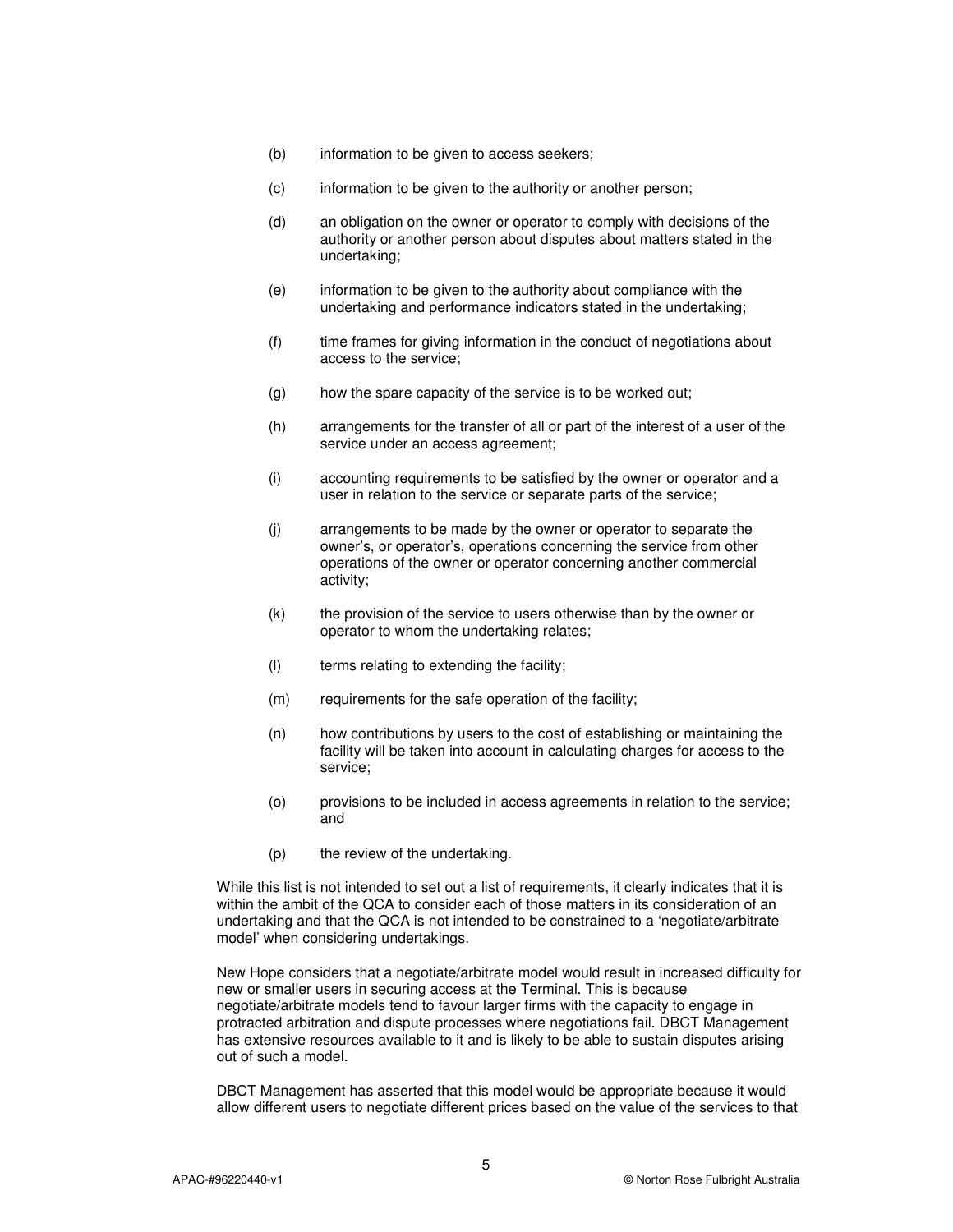user.<sup>6</sup> New Hope considers that the service provided at the Terminal is largely uniform even if different blending requirements are requested by various users. The differences in the use of the service are not substantial enough to warrant different pricing structures – which is why the QCA has historically and appropriately set a standard TIC. While it is true that the Terminal offers both blending and co-shipping, DBCT Management does not demonstrate in its submission why those methods of coal handling are not part of the broader 'coal handling' service provided at the Terminal. In New Hope's view, facilitating co-shipping and blending are part of providing a coal handling service – and not additional 'services' provided over and above the declared service at the Terminal. In addition, the submission does not demonstrate that provision of the additional coal handling methods incurs substantially different costs (such that a differentiated cost would be required) or how any differentiated pricing could be determined. DBCT Management has taken no steps to demonstrate how, on the Agreement Revision Date, the parties to an access agreement would be in a position to determine appropriate differentiated pricing based on different coal handling methods. This is particularly the case given the profile of shipping by a specific user is likely to vary within a pricing period – for example, a user may ramp up or ramp down production and therefore require additional blending or co-shipping opportunities within a pricing period that are not clearly identifiable at the Agreement Revision Date. Additionally, marketing decisions are made in response to market conditions – and where there is demand for a particular blend of coal, a user may require additional blending in response to those market forces that were not and could not have been anticipated at the beginning of a pricing period.

Given the deep concerns held about the appropriateness of a negotiate/arbitrate model, New Hope does not consider that there are any additional features of a negotiate/arbitrate models that could resolve the concerns or make such a model appropriate from New Hope's perspective.

#### 4.3 **QCA Question 3:**

*DBCT Management submits that the 2019 DAU would ensure that access seekers are provided with an appropriate level of information to enable them to negotiate from an informed position—the 2019 DAU (section 5.2(c)(2)) provides that an access seeker may request from DBCT Management the information set out in section 101(2) of the QCA Act. DBCT Management must provide the information within 10 business days of receiving a request.* 

*(a) Do stakeholders consider that provision of this information by DBCT Management will allow access seekers to negotiate for access from a sufficiently informed position?* 

*(b) If not, what additional information requirements may be needed to support effective negotiation?* 

As noted above, New Hope does not consider that a negotiation/arbitrate model is appropriate and as such should not be approved by the QCA.

However, in response to this QCA question New Hope notes that:

(1) The information provided for in section 5.2(c) is limited, and non-specific. For example, it refers to 'reasonably available preliminary information' – which is non specific, does not define 'preliminary information' and clearly infers a discretion on DBCT Management to determine what constitutes 'reasonably available'. Where this provision is notionally intended to correct an informational asymmetry between a service provider and an access seeker, it is difficult to see how this would meaningfully close that gap give the vagaries in the information proposed to be provided.

—<br>6

See section 4.4, DBCT Management 2019 DAU Submission.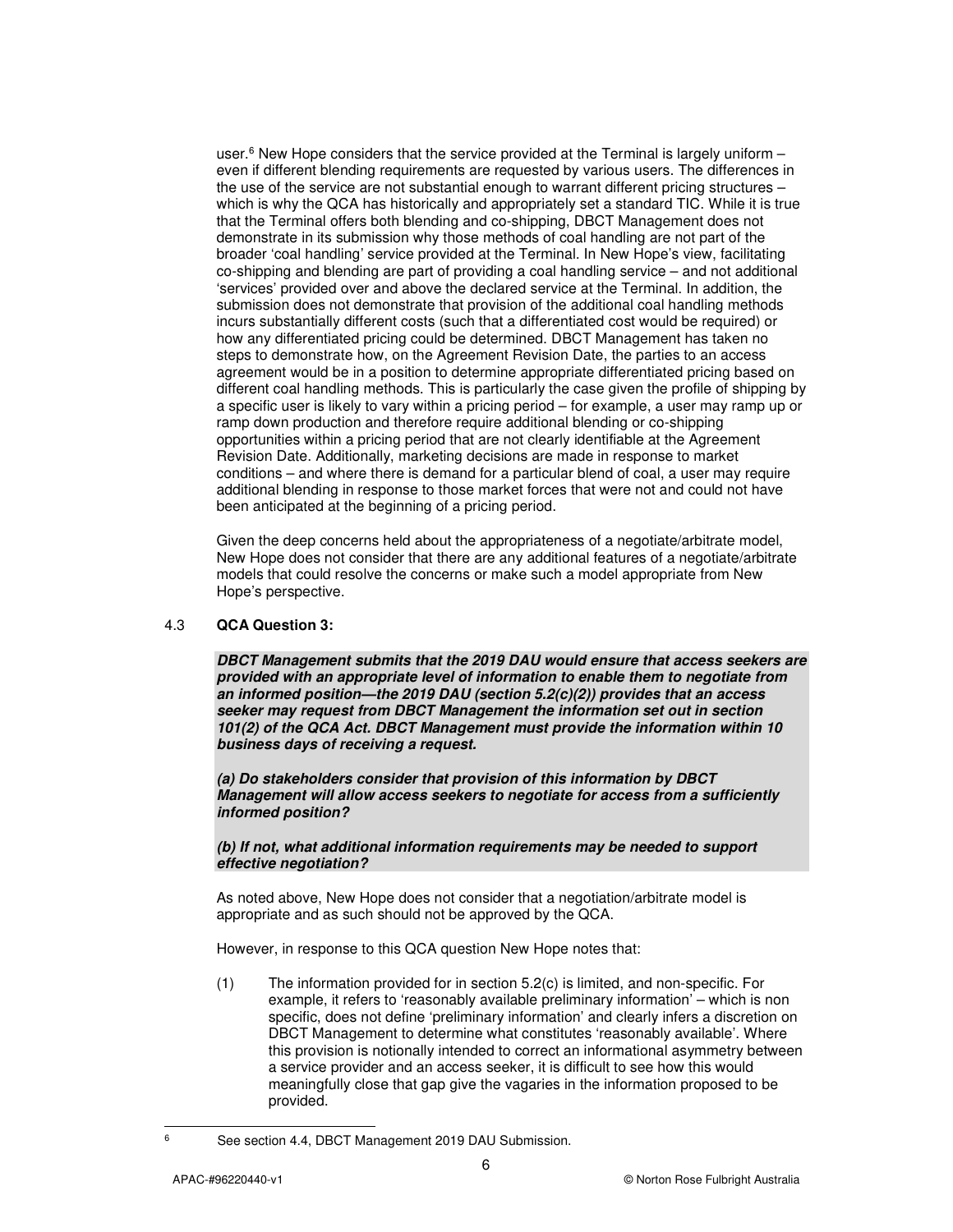- (2) In the absence of guidance regarding what a 'reasonable time' to facilitate meetings for the purpose of discussing an access application are, it is difficult to understand what 'reasonable' would mean in these circumstances or how this information would be sufficient to assist access seekers.
- (3) There is no obligation to provide information regarding actual pricing that may have been negotiated (which New Hope assumes would be de-identified so as to provide an indicative range without causing competitive harm). This information would still be devoid of the circumstances in which those prices were negotiated, and therefore is limited in its usefulness – but in the absence of any range of pricing it is impossible for an access seeker to understand whether the 'starting point' of any negotiation is reasonable or comparative to other users. Access seekers (who do not currently hold contracts with DBCT Management) do not have the benefit of ownership of the operator of the Terminal, and the associated insights into the Terminal that provides. For example, it means that access seekers do not understand the cost profile, maintenance costs and schedules, capacity for expansion and the costs associated with such expansion or number of users at the Terminal. All of these factors impact on the ability of an access seekers to understand what pricing might be reasonable for capacity at the Terminal – and in the absence of any meaningful information in relation to those factors, it is difficult to understand how access seekers would be able to remedy this informational asymmetry. Moreover, where there is no revenue cap under a negotiate/arbitrate model, there are no incentives for DBCT Management to provide any of this information. Rather, the incentives of DBCT Management would clearly be to negotiate the highest possible price for access without reference to the QCA Act's pricing principles, costs of operating the Terminal or a reasonable rate of return on the asset.

New access seekers at the Terminal would suffer a significant informational asymmetry when negotiating access agreements, and, by virtue of being new access seekers rather than users with existing contracts, are likely to be unable to negotiate pricing as effectively as existing users. Existing users have a range of historical information and an awareness of matters such as operational performance, forecast maintenance and insight into proposed and planned expansion pathways. Existing users also have access to the board of the operator at the Terminal, which gives greater insight into the operations of the Terminal and the approach of DBCT Management to the management of the Terminal. This information necessarily lends itself to existing users being better positioned to negotiate with DBCT Management than access seekers – such that while the informational asymmetry impacts all users who need to negotiate with DBCT Management under a negotiate/arbitrate model, access seekers who have not previously contracted at the Terminal are particularly impacted.

#### 4.4 *QCA Question 4*

#### *Do stakeholders consider that having regard to this 'willing but not anxious buyer and seller' concept is appropriate in an arbitration?*

New Hope does not consider that a negotiate/arbitrate model is appropriate. However, even if the QCA was minded to approve the 2019 DAU with the negotiation/arbitrate model, the 'willing but not anxious buyer and seller' concept is not an appropriate concept to reference in an arbitration relating to the declared service.

While New Hope acknowledges that this is a standard used in commercial contexts, New Hope strongly disputes that it is appropriate in this commercial context. In fact, the International Valuation Standards Council definition of market value used by DBCT Management in its submission to support its position expressly refers to assets and liabilities. The declared service at the Terminal is neither an asset nor liability – and it is commercially unusual to value a service using a 'willing but not anxious' standard.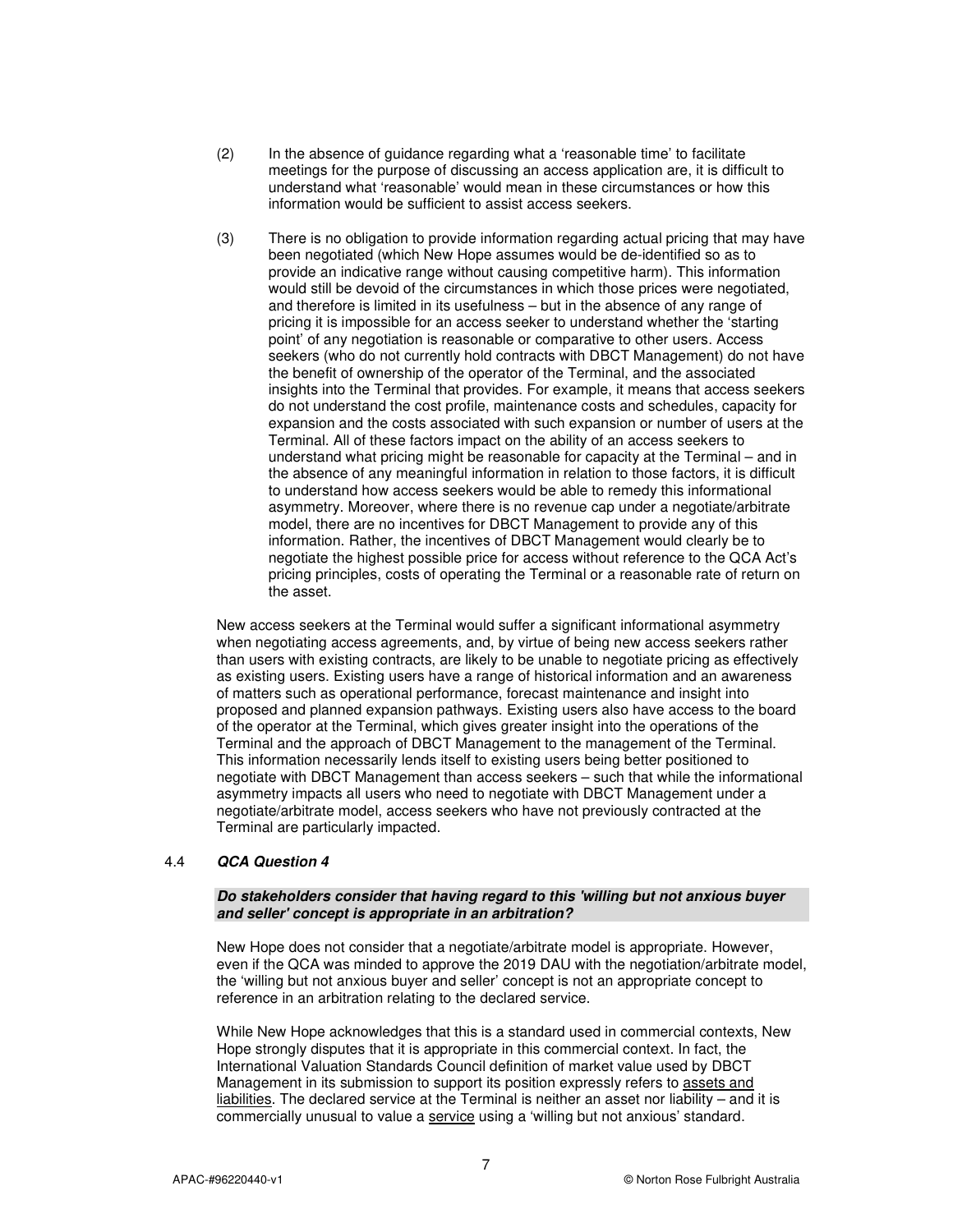New Hope submits that where this standard has been used by other regulators (such as the ACCC in relation to the Copyright Guidelines), it has not been used in the context of a market that is clearly not workably competitive and where one firm holds clear and unequivocal market power (as in the case with DBCT Management). The ACCC Copyright Guidelines contemplate markets where owners of copyright and collecting societies (in the plural) may hold market power – which is distinct from the situation under the undertaking where there is only one provider of the relevant service.

It is unclear to New Hope how the application of such a standard could practically work, as given there are no alternatives to the service at the Terminal. The geographic boundary proposed by DBCT Management in respect of the proposed test is inappropriate as where it includes other terminals, those terminals have not been found or demonstrated to be substitutes for the service at the Terminal. As such, unlike where this standard is used to value an asset or a liability and there are other points of market data available in determining that value, the standard would not provide meaningful practical guidance for the purpose of an arbitration.

#### 4.5 **QCA Question 5**

#### *Do stakeholders consider that the modelling resulting from specific user service requests and the engagement of ILC would be appropriate?*

New Hope does not consider that it is practical to model specific user requests in advance – as user requests will vary across the pricing period such that it is impossible to know at the point of negotiation/arbitration what impact such demands will have.

For example, while New Hope rejects that blending is an 'additional service', it notes that blending requirements are dynamic and change in response to market forces. These cannot be predicted. Engaging any third party to model the impact of undetermined blending requests by a user is impractical and will not result in useful or reliable modelling or data.

#### 4.6 *QCA Question 6*

#### *The 2019 DAU also provides that, in an arbitration, the QCA must have regard to 'any other TIC agreed between [DBCT Management] and a different Access Holder for a similar service level.'*

- (1) Would an access seeker have sufficient information about the level and build-up of such 'other TIC' to be able to effectively negotiate access and/or participate in an arbitration process? If not, what other information would be required to enable them to do so?
- (2) Would there need to be specific processes for access seekers to gain access to this information?
- (3) Do stakeholders have any concerns regarding the provision of such information to access seekers, and if so, how might such concerns be addressed?

New Hope considers that no access seekers would have sufficient insight into the level and build-up of such 'other TIC' as contemplated by DBCT Management. New Hope considers that access seekers will suffer from an informational asymmetry in that they will not have the same information that DBCT Management holds as to what TICs have been negotiated by other access seekers, and they will also not have the same information as existing users as to what TICs have been historically negotiated or the context of such negotiations (including matters such as counterparty creditworthiness, the necessity to meet specific project timeframes, prevailing market circumstances and so on).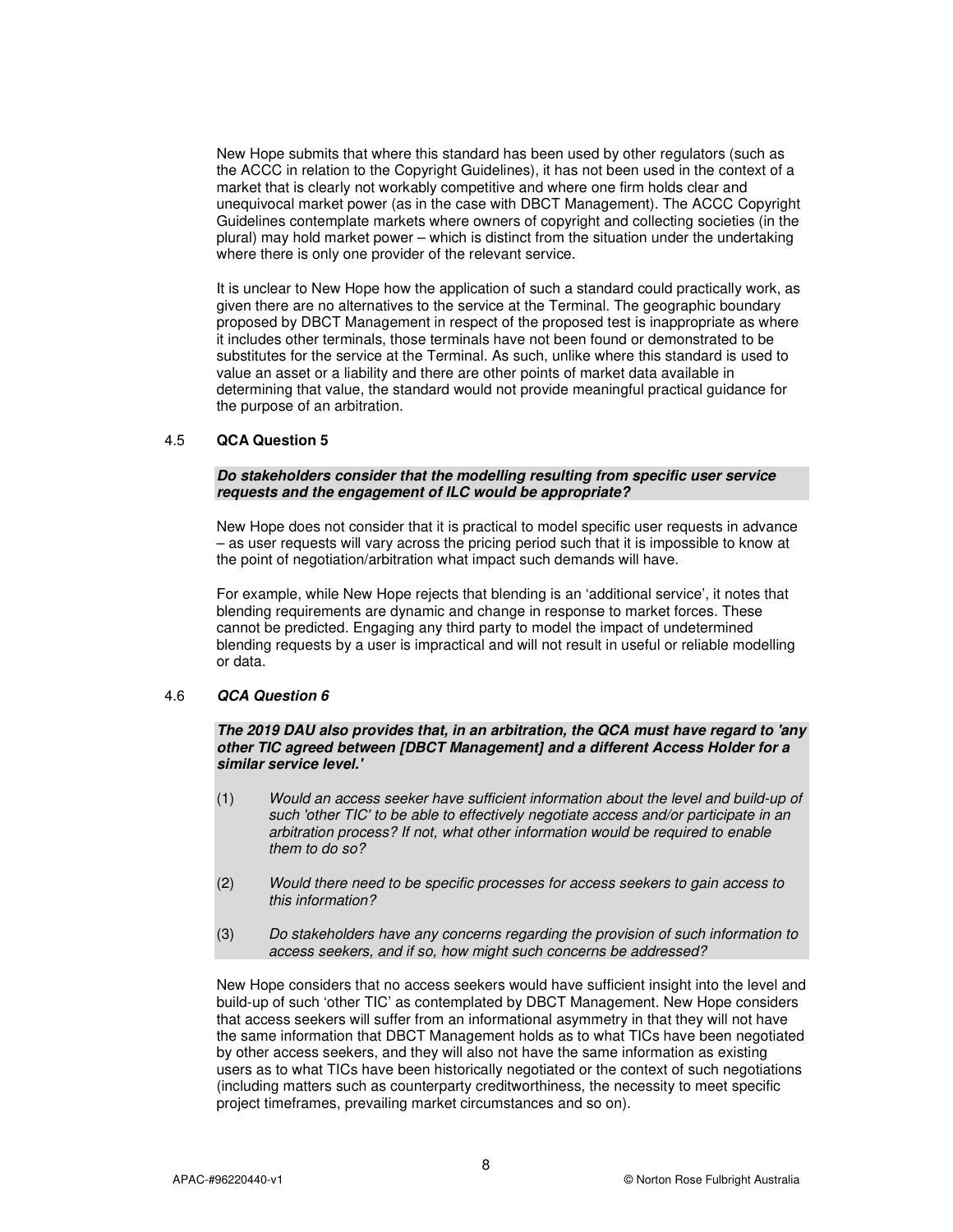New Hope considers that this information would need to be provided to all access seekers prior to the commencement of negotiations, to create transparency. However, even where that information is provided, it is still difficult for access seekers to understand the commercial contexts in which those TICs were negotiated or what other circumstances may have arisen in those negotiations.

Further, and as discussed elsewhere in this decision, New Hope rejects that there are differing service levels provided at the Terminal. The inclusion of the reference to 'similar service levels' means that small users would not get the benefit of insight into de-identified large users' negotiated TICs, as it is clear from the 2019 DAU Submission that DBCT Management would assert that those users receive different service levels. As such, it appears that very limited information would be available to an arbitrator or to access seekers.

#### 4.7 **QCA Question 7**

#### **Do stakeholders consider that any provisions in the 2019 DAU would inhibit the QCA in making appropriate arbitration determinations?**

New Hope considers that the negotiate/arbitrate model is fundamentally inappropriate and should not be adopted by the QCA.

Given the extensive concerns held by New Hope in relation to the proposed model, New Hope has focussed its submissions on the inappropriateness of the negotiate/arbitrate model.

New Hope notes that even if the QCA is able to make appropriate arbitration decisions, the arbitration process itself will act a barrier to access seekers seeking access at the Terminal. Arbitration is likely to be costly, and significantly more expensive for access seekers and users than the existing regulatory model. Access seekers are unlikely to be willing to engage in costly bilateral negotiations, and the proposed model is likely to act as a significant barrier to entry for new access seekers.

#### 4.8 **QCA Question 8**:

- (1) *Do stakeholders agree that the negotiate/arbitrate model for determining access prices is an accepted approach in access undertakings in Australia?*
- (2) *Do stakeholders consider that the acceptance and operation of these regulatory frameworks for wheat export terminals and some covered gas pipelines are relevant to the assessment of DBCT Management's 2019 DAU?*
- (3) *Do stakeholders consider that the regulatory regime for Australian airports (and the Productivity Commission's review) are relevant to the assessment of DBCT Management's 2019 DAU?*

New Hope acknowledges that the negotiate/arbitrate model for determining prices is used in some access undertakings in Australia.

However, New Hope does not consider that use of the negotiate/arbitrate model in other instances in Australia means that it is appropriate for regulating the service provided by DBCT Management at the Terminal.

Specifically, New Hope notes that:

(1) Negotiate/arbitrate models are generally inappropriate where the service provider has a high degree of market power, and no countervailing market forces. This is clearly the case at the Terminal, particularly given the findings in the recent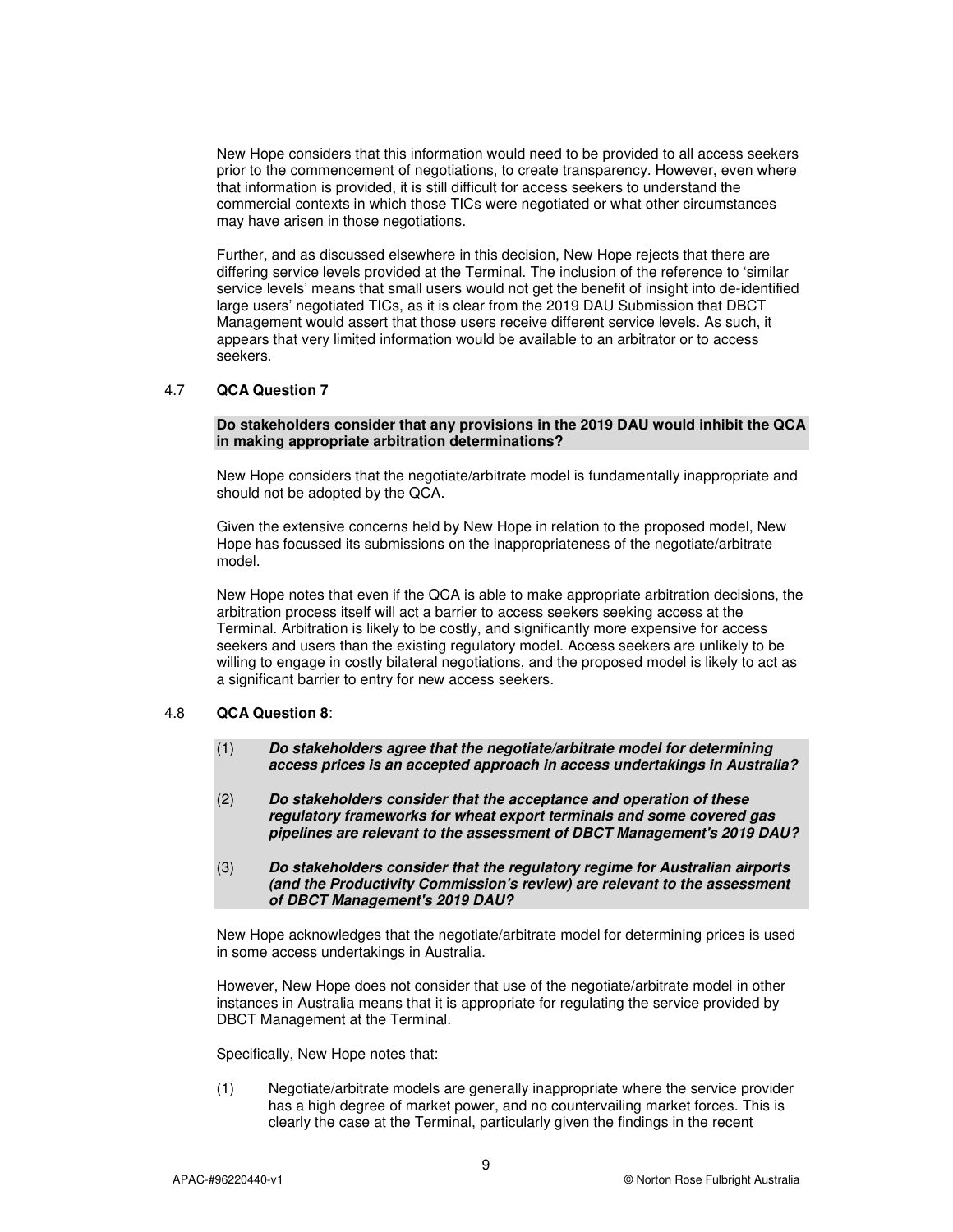Declaration Review process that the Terminal has market power and there are not substitutable services.

- (2) The examples used by DBCT Management of services using a negotiate/arbitrate are:
	- (a) in the case of airports, services which have been found to have less market power than the Terminal (due to the countervailing power of airlines);
	- (b) in the case of bulk wheat ports, bulk wheat ports offered standardised prices and acknowledge that the service is a single service (unlike the proposal by DBCT Management), and have a statutory obligation to deal with each other in good faith (which DBCT Management does not have);
	- (c) in the case of the covered gas pipelines, the types of pipelines covered by the negotiate arbitrate model are ones with low barriers to entry (unlike the Terminal), some degree of market power (unlike the Terminal which has clear market power and is a monopoly service provider), substitutes (unlike the Terminal) and information adequacy (unlike the Terminal), as discussed in the rest of this submission.

As such, while New Hope accepts that while some access undertakings are regulated using the negotiate/arbitrate model, there are no equivalent services that have that level of light-handed regulation. Indeed, many other monopoly services (such as electricity networks, gas pipelines with monopoly power, telecommunications networks and the NBN) all have ex-ante pricing regulation of the type that the QCA has historically used for the Terminal and which New Hope continues to consider appropriate.

#### 4.9 *QCA Question 9:*

*DBCT Management submits that when commencing negotiation with access seekers, it will offer a base tariff, plus tariffs for additional services. It clarified that it provides additional services to users above the standard service of handling coal and that users require distinct combinations of services and value those combinations differently to each other.* 

- (1) *Do stakeholders consider DBCT Management's concept of a base tariff (that is, one that 'maximises throughput efficiency of the terminal appropriate?*
- (2) *Do stakeholders consider DBCT Management's description of the base tariff (as described in paragraph 203 of its explanatory submission) appropriate?*
- (3) *Do stakeholders consider it commercially reasonable to identify additional services at DBCT, and value those services separately to the standard service of handling coal?*
- (4) *Should any of the additional services identified by DBCT Management (e.g. coal blending opportunities) be considered as part of the core coal handling service at DBCT?*

As noted above, New Hope considers that the service provided at the Terminal is largely uniform – even if different blending requirements are requested by various users. The differences in the use of the service is not substantial enough to warrant different pricing structures – which is why the QCA has historically and appropriately set a standard TIC.

While it is true that the Terminal offers both blending and co-shipping, DBCT Management does not demonstrate in its submission why those methods of coal handling are not part of the broader 'coal handling' service provided at the Terminal. In New Hope's view,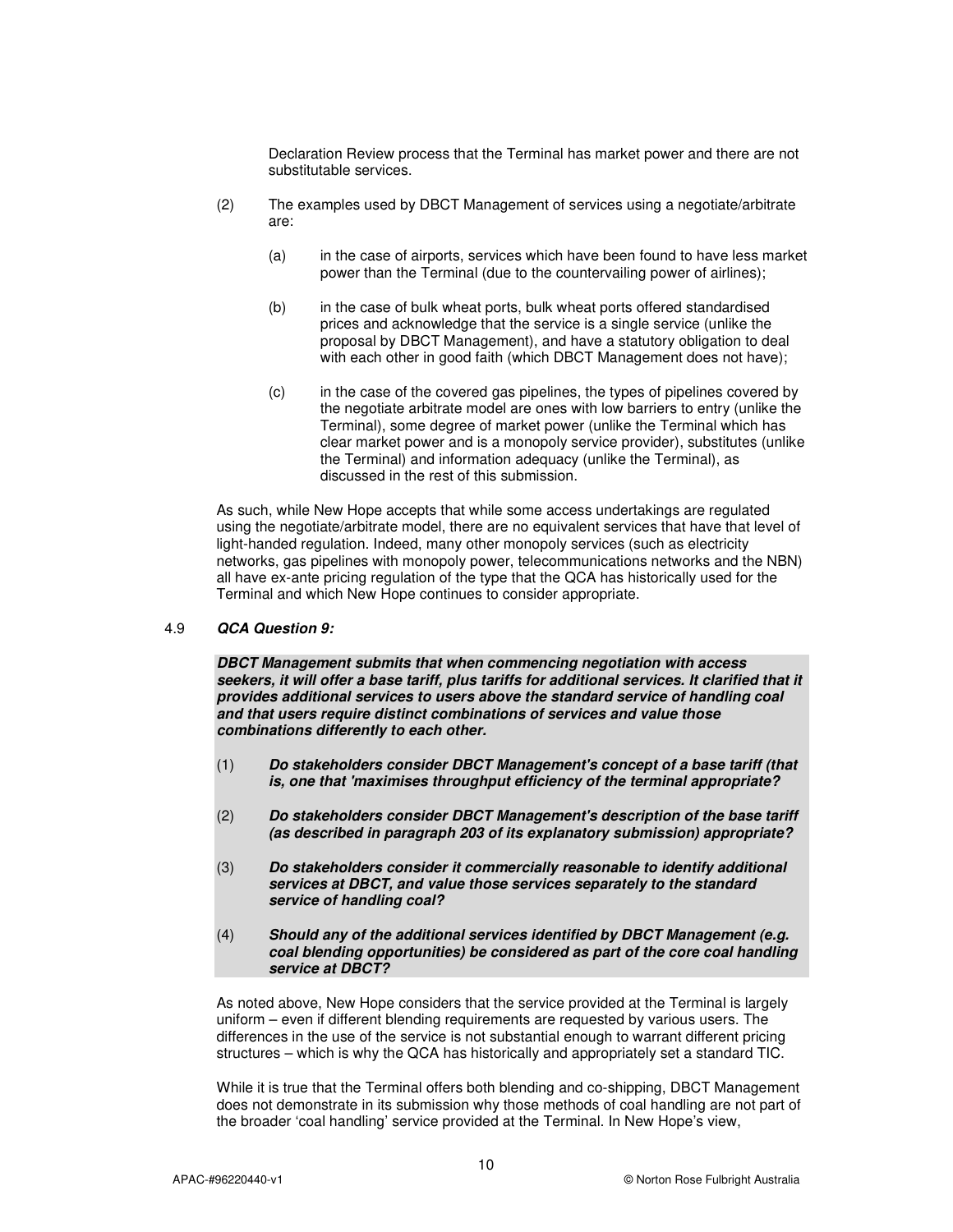facilitating co-shipping and blending are part of providing a coal handling service – and not additional 'services' provided over and above the declared service at the Terminal.

Additionally, New Hope notes that the proposed 'base tariff plus tariff for additional services' methodology proposed by DBCT Management will result in smaller users and new entrants to the market paying higher tariffs than larger users. This is likely to result in a dampening of competition as smaller producers become less competitive against larger users. The inclusion of co-shipping in the additional 'services' claimed by DBCT Management makes this very clear, as it is predominantly smaller producers (who cannot fill an entire ship themselves) who require co-shipping services to take their product to market. This point is underlined by the fact that the base tariff referred to by DBCT Management will be informed by its view of the 'most efficient user' of the Terminal.

New Hope emphatically rejects that the additional 'services' identified by DBCT Management are 'services' in their own right – and submits that these methods of coal handling are clearly part of the broader declared service at the Terminal. New Hope also rejects that this type of tariff determination meets the criteria in the QCA Act<sup>7</sup> or that the multi-part pricing and price discrimination against smaller users would aid efficiency or promote the economically efficient use of the Terminal. Each of the 'services' alleged to create inefficiencies are the Terminal – including blending, co-shipping and accommodating different types of vessels – are clearly part of the core services of coal handling at the Terminal. All evidence cited by DBCT Management that users see value in those coal-handling methodologies indicate that there is value in the declared service to those users – not that DBCT Management should be permitted to price discriminate between users to build a larger tariff by breaking down different methods used in the handling of coal at the Terminal.

New Hope also notes that DBCT Management has provided little evidence in respect of the alleged inefficiencies created by some of the additional 'services' it alleges it supplies – including offering no substantiation of its assertion that DBCT Management's promotion of the ease of trade of metallurgical coal between users affects the efficiency of the Terminal. Similarly, it has provided no evidence that product sampling, different vessels and other tasks performed by DBCT Management as part of Good Operating and Maintenance Practice meaningfully impact efficiency at the Terminal.

It is clear from the 2019 DAU Submission that DBCT Management wishes to extract the highest possible tariff from users in future price negotiations – and the breakdown of its base service into different parts for the purpose of price negotiations is clearly an attempt to increase the tariff that users pay.

New Hope also submits that users will not have any meaningful way of verifying the calculation of the base tariff – such that an informational asymmetry will always exist as users cannot verify the base tariff. Similarly, it is entirely unclear from the 2019 DAU Submission how DBCT Management would calculate any additional tariffs. Given it is unclear how DBCT Management would calculate additional tariffs, it is almost an absurdity to suggest that users (who do not have access to the information DBCT Management has access to) would ever meaningfully be able to verify the appropriateness of proposed tariffs for the purpose of negotiations.

It is clear that a negotiate/arbitrate model will create material uncertainty in relation to the terms of access at the Terminal including cost. This, in turn, will damage investment incentives and have a chilling effect on dependent markets to the Terminal, including the market for exploration tenements in the Hay Point catchment. Given there are no alternative services to the Terminal for metallurgical coal mines in the Hay Point catchment, uncertainty as to terms (and how terms are set) has the potential to result in under-investment in dependent markets. New Hope acknowledges that there is no price certainty for access seekers where the QCA sets a reference tariff – but considers that:

-<br>7

See section 168A(b).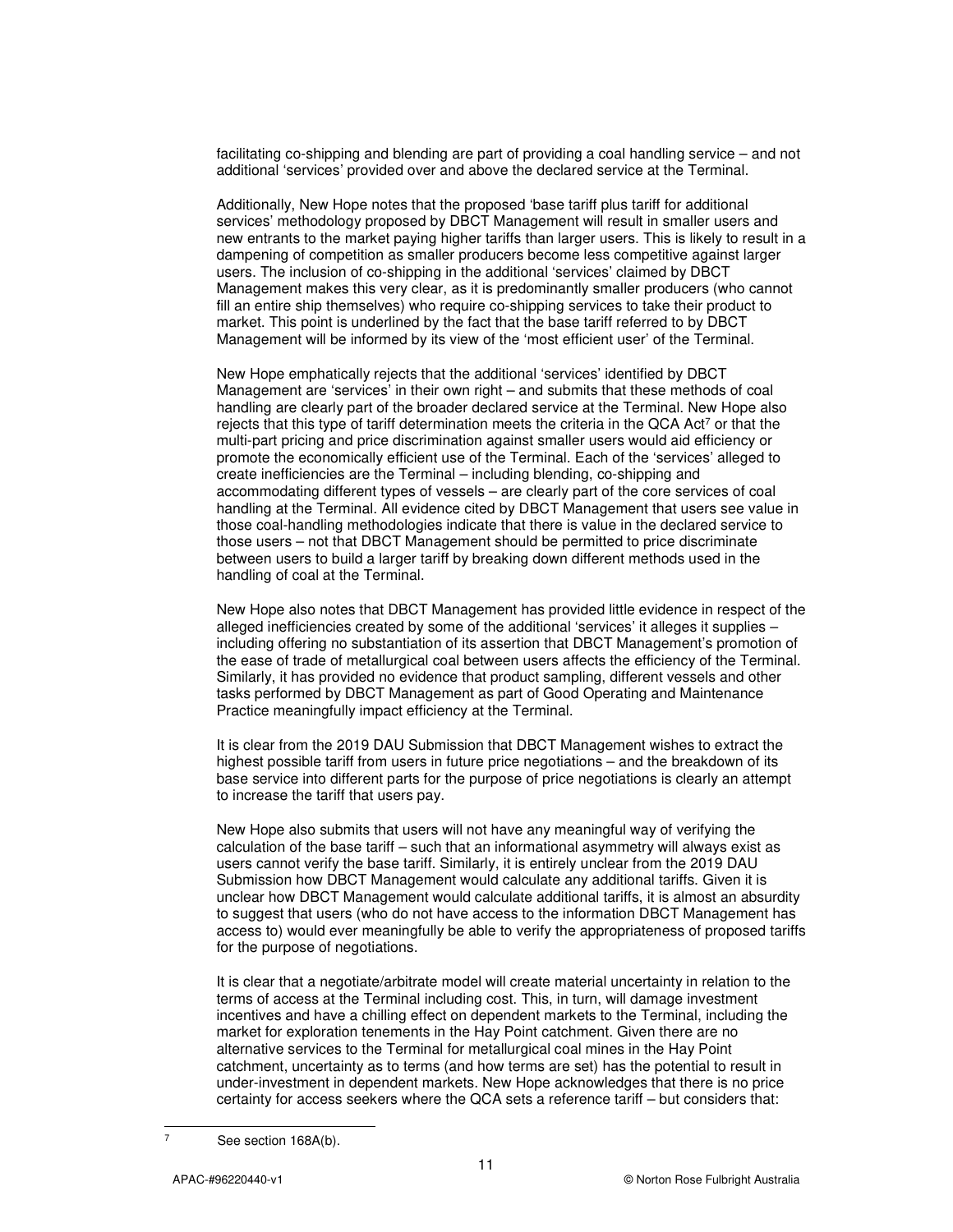- (1) an independent regulator setting reference tariffs;
- (2) those references tariffs having a transparent building block methodology and being determined in accordance with regulatory precedent; and
- (3) that regulator offering an opportunity to access seekers to comment on the proposed terms of access,

creates far greater certainty for investors in mining projects than the proposed negotiate/arbitrate model.

New Hope strongly urges the QCA to retain a reference tariff model calculated using a building block methodology for the 2019 DAU. Such a method mitigates the harm caused by the informational asymmetry; gives users confidence in the calculation of the tariffs paid for the service at the Terminal and ensures that DBCT Management receives tariffs that are, in all the circumstances, considered appropriate.

#### 4.10 *QCA Question 10*

#### (1) *Do stakeholders agree that existing users would be fully protected under the terms of existing user agreements alone?*

As New Hope is not a current access holder, it has not specifically considered whether existing users would be protected under the terms of existing user agreements alone as any such protections – if they do exist – do not currently extend to New Hope.

#### 4.11 *QCA Question 11*

- (1) *Should the QCA formally review the rehabilitation plan as part of its assessment of the 2019 DAU?*
- (2) *Do stakeholders consider DBCT Management's proposal for the rehabilitation plan to inform price negotiations and any arbitrations of disputes to be reasonable?*

New Hope considers that a negotiate/arbitrate model is fundamentally inappropriate and that the 2019 DAU should only be approved with a QCA determined TIC determined using a building blocks basis.

New Hope understands that historically the building blocks based reference tariff has included a remediation allowance, and considers that this is an appropriate mechanism to take into account remediation obligations of DBCT Management at the Terminal.

It is unclear how the rehabilitation plan could meaningfully inform any negotiations or arbitrations given it has been developed at the request of DBCT Management (and therefore lacks independence), does not purport to offer a determinative view of rehabilitation costs at the Terminal into the future and the cost estimates are stated to be preliminary only.

Additionally, New Hope notes that the rehabilitation plan is representative of the broader issue of informational asymmetry between access seekers and DBCT Management. It is very difficult to envisage how an individual user could meaningfully challenge DBCT Management's assertions regarding the cost of rehabilitation given the asymmetrical information available to those parties in a negotiation. The 2019 DAU provides no method of fixing this asymmetry, and New Hope considers that this is clearly a problem created through a negotiate/arbitrate model that does not exist where the QCA determines a reference tariffs using a building blocks methodology that takes into account a remediation allowance.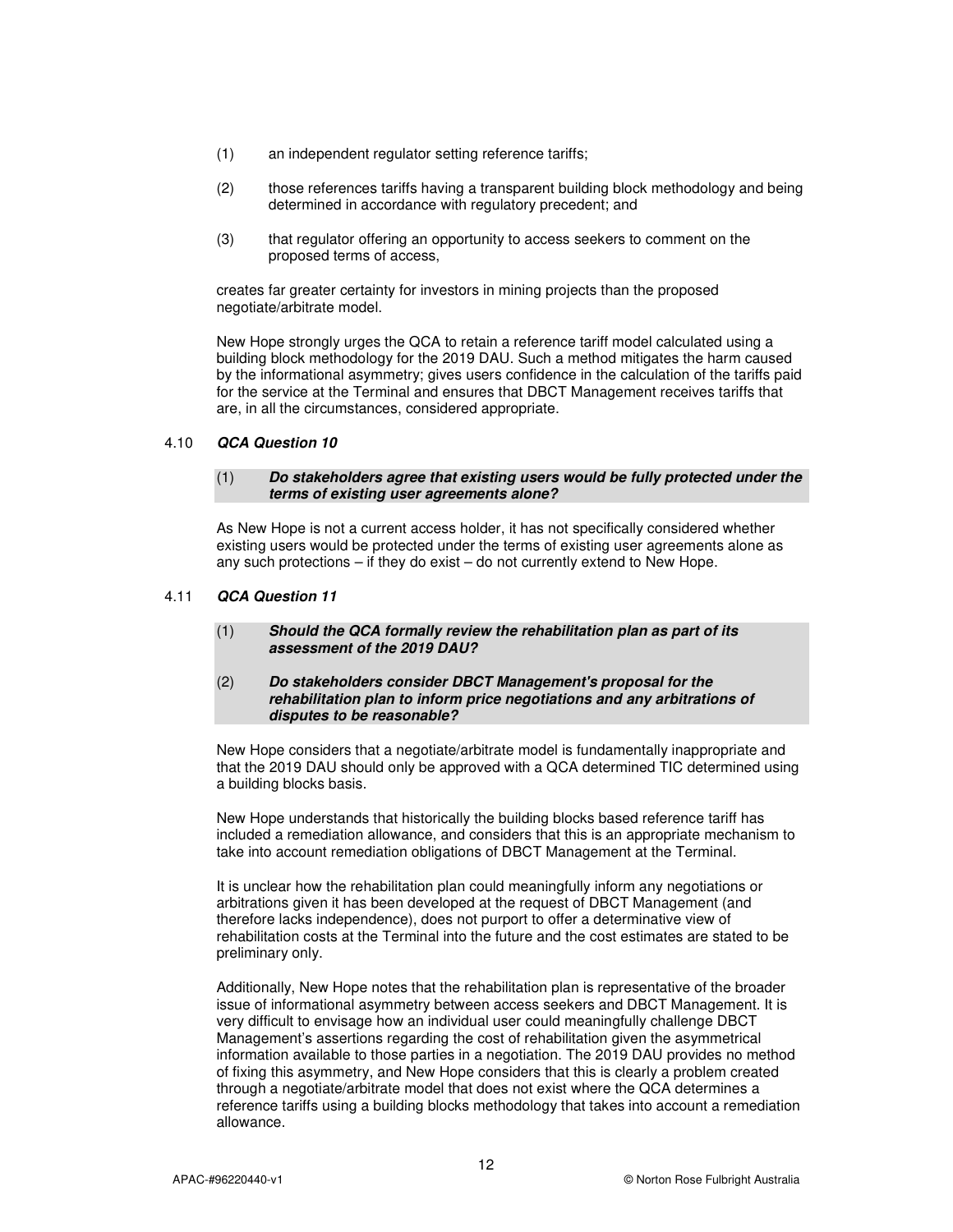New Hope considers that some review of the rehabilitation plan would be appropriate for the purpose of the QCA determining:

- (1) an estimate of the appropriate costs of rehabilitation;
- (2) an estimate of the time period over which rehabilitation should occur; and
- (3) an appropriate annual contribution calculated as an annuity stream to fund such costs through a remediation allowance of the TIC.

It is appropriate for the QCA to determine as part of its consideration of the building block methodology what an appropriate remediation allowance is for the Terminal. The rehabilitation plan is not an appropriate mechanism for informing any negotiations or arbitration in relation to a negotiated TIC under a negotiation/arbitration model.

New Hope shares the DBCT User Group's concerns about DBCT Management seeking remediation allowances without any evidence of protection of the funds made available to DBCT Management by those allowances. New Hope queries why there is no obligation on DBCT Management to demonstrate that it holds those funds in a manner that ensures that they are available for rehabilitation purposes. It would be appropriate, in New Hope's view, for DBCT Management to be required to demonstrate that rehabilitation funds are held for the intended purpose – as this would ensure that any ultimate rehabilitation liability is appropriately funded and does not fall to the State or users of the Terminal to fund the costs.

#### 4.12 *QCA Question 12*

*Do stakeholders consider that the non-price terms proposed by DBCT Management in the 2019 DAU are appropriate?* 

(1) *Treatment of the queue* 



In the recent notifying access seeker process, the issue of start dates for access was clearly the cause of some confusion when determining how to allocate capacity to notified access seekers. Specifically, where access seekers had applications in the queue that had start dates that had already passed, it was unclear how the provisions could practically operate. As such, New Hope is supportive of DBCT Management's proposed change to require the revised date of access to be a date in the future (rather than the past).

In relation to the updated renewal form contained at Schedule A of the Draft DAU, it appears to New Hope that a number of the updates are consequential changes or for clarification purposes. New Hope supports the inclusion of the additional information required for the purpose of putting in a renewal application included in the revised renewal form. New Hope agrees that requiring access seekers to demonstrate the 'readiness' of their projects when submitting applications to the queue is an important mechanism for ensuring that the queue reflects the needs of genuine access seekers and their projects.

New Hope notes that DBCT Management has amended the access application procedure so that there is a uniform date that all access applications in the queue will expire (being 31 August 2019), and have removed the obligation for DBCT Management to remind users in the queue of the expiry date.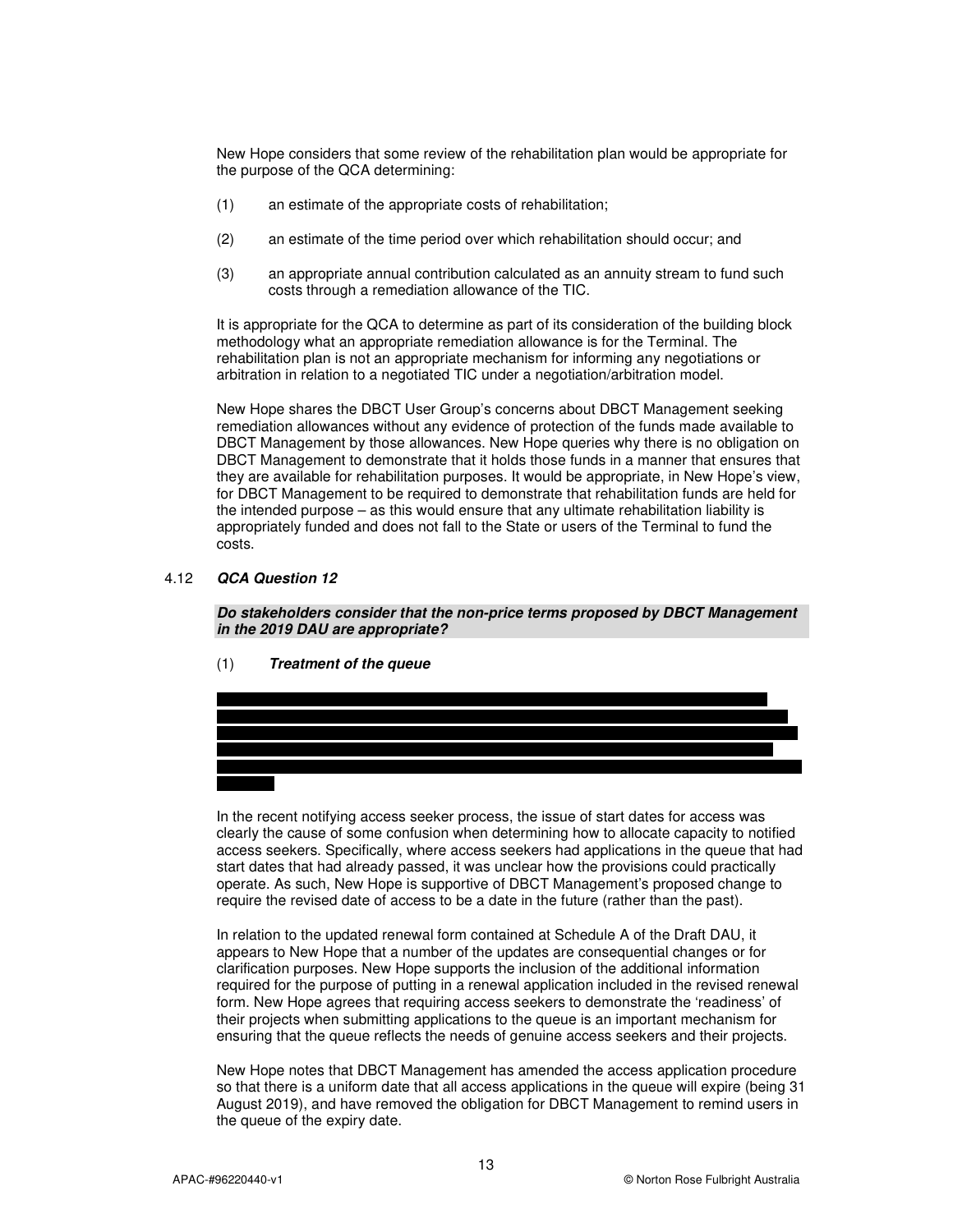New Hope notes that it does not seem to be an unreasonable burden on DBCT Management to issue a reminder to all access seekers in the queue, especially if DBCT Management is permitted to move to a uniform date of expiry. New Hope submits that if a uniform date for expiry is accepted, DBCT Management should be required to issue a reminder of that expiry to all access seekers in the queue.

#### (2) *Notifying access seeker process*

DBCT Management have sought to amend the notifying access seeker process, presumably to address concerns that arose during the recent notifying access seeker process.

DBCT Management have proposed the removal of the requirement for an access seeker to seek the capacity 6 months earlier than the earliest date in the queue. New Hope agrees with this proposal and considers that it should be accepted by the QCA.

New Hope notes that the 2019 DAU proposes that if a notifying access seeker initiates the notifying access seeker process, every access seeker in the queue would be given notice under section 5.4(e). This would then make each access seeker in the queue – including those behind the notifying access seeker in the queue – a notified access seeker.

Each notified access seeker – including those who were initially behind the notifying access seeker in the queue – would then be entitled to:

- (1) amend the start date on their access application to an earlier date (provided it was not before the notice date of the notifying access seeker notification); and
- (2) deliver signed access agreements requesting access for a shorter term, lower tonnage or earlier date than in their access applications.

While New Hope understands that policy rationale for allowing access seekers ahead of a notifying access seeker in the queue to obtain capacity, it strongly disagrees with the proposal that access seekers behind the notifying access seeker in the queue should be entitled to capacity before the notifying access seeker. Access seekers at the back of the queue are entitled to become a notifying access seeker – such that it is unclear to New Hope why those before a notifying access seeker in the queue would be preferenced when unallocated capacity at the Terminal was being contracted during a notifying access seeker process.

Additionally, New Hope has concerns about the provisions of the DAU that permit a notified access seeker to update the date for commencement of access upon receiving notice that a notifying access seeker has commenced that process. The provisions essentially allow each other user in the queue to update their applications to 'leap frog' the notifying access seeker. Under the proposal in the DAU where each access seeker would have their application terminate on a uniform date (with renewal occurring on 31 August each year), access seekers will have a clear date by which to update the start dates in their access applications. Where access seekers:

- (1) have the right to update their start date upon renewal and at other times outside of the notifying access seeker proposal; and
- (2) have the right to become a notifying access seeker under the DAU,

it seems adverse to any notifying access seekers that notified access seekers also are given an opportunity to update their start date to be before the notifying access seeker (where the notifying access seeker cannot match that position). This position is obviously compounded where all access seekers in the queue have the right to do so and receive capacity ahead of the notifying access seeker – not just those who are ahead of the notifying access seeker in the queue.